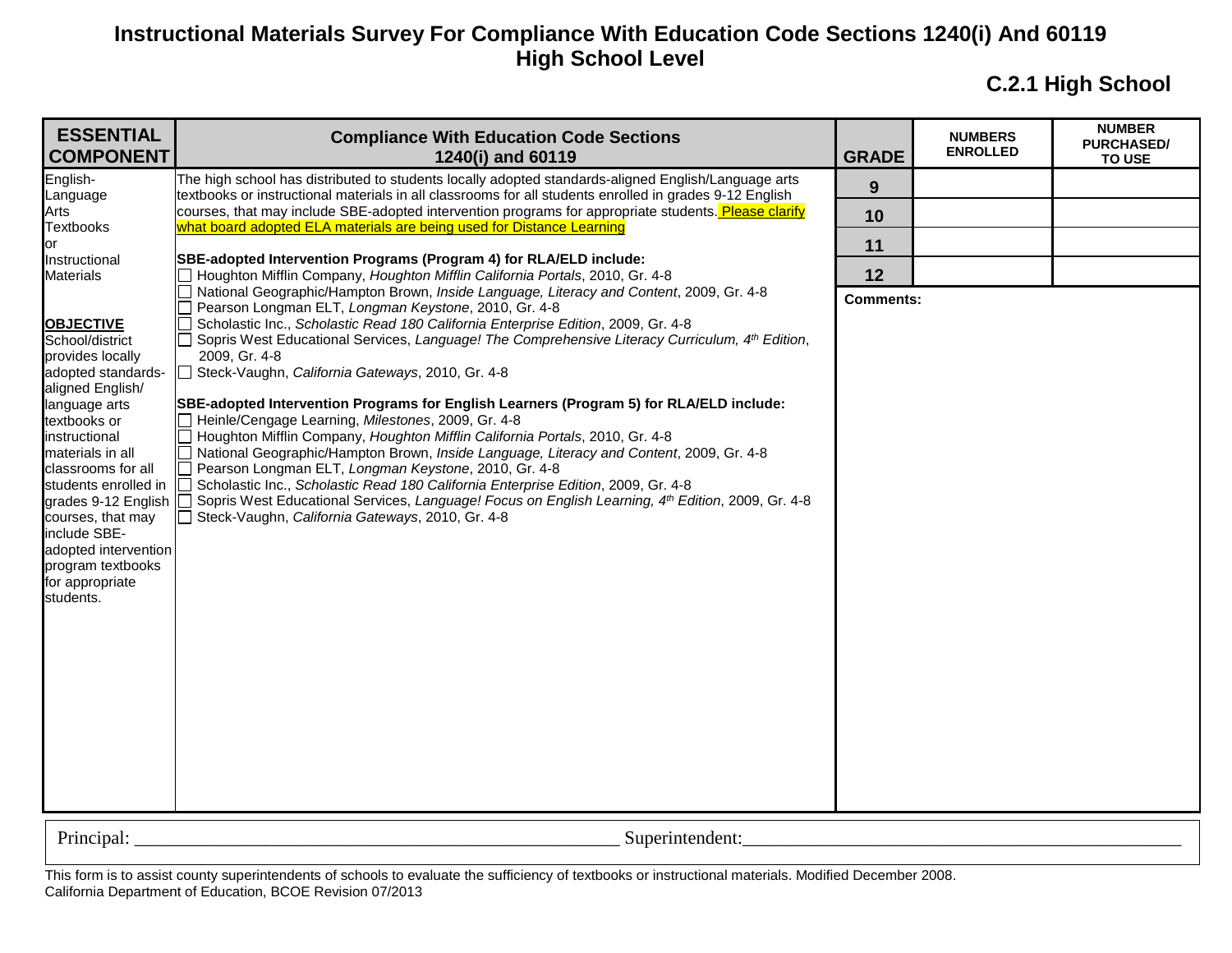| <b>ESSENTIAL</b><br><b>COMPONENT</b>    | <b>Compliance With Education Code Sections</b><br>1240(i) and 60119                                                                                                                     | <b>PROGRAM</b>      | <b>NUMBERS</b><br><b>ENROLLED</b> | <b>NUMBER</b><br><b>PURCHASED/</b><br><b>TO USE</b> |
|-----------------------------------------|-----------------------------------------------------------------------------------------------------------------------------------------------------------------------------------------|---------------------|-----------------------------------|-----------------------------------------------------|
| <b>Mathematics</b><br><b>Textbooks</b>  | The high school has distributed to students locally adopted standards-aligned mathematics textbooks<br>or instructional materials in all classrooms for all students enrolled in grades | Algebra I           |                                   |                                                     |
| or                                      | 9-12 mathematics courses. Please clarify what board adopted Mathematics materials are being used                                                                                        | <b>Geometry</b>     |                                   |                                                     |
| Instructional<br><b>Materials</b>       | for Distance Learning.                                                                                                                                                                  | Algebra II          |                                   |                                                     |
|                                         |                                                                                                                                                                                         | <b>Trigonometry</b> |                                   |                                                     |
| <b>OBJECTIVE</b>                        |                                                                                                                                                                                         | <b>Pre-Calculus</b> |                                   |                                                     |
| School/district<br>provides             |                                                                                                                                                                                         | <b>Calculus</b>     |                                   |                                                     |
| locally adopted<br>standards-aligned    |                                                                                                                                                                                         | Other:              |                                   |                                                     |
| mathematics                             |                                                                                                                                                                                         | Other:              |                                   |                                                     |
| textbooks or<br>instructional           |                                                                                                                                                                                         | Comments:           |                                   |                                                     |
| materials in all                        |                                                                                                                                                                                         |                     |                                   |                                                     |
| classrooms for all<br>students enrolled |                                                                                                                                                                                         |                     |                                   |                                                     |
| in                                      |                                                                                                                                                                                         |                     |                                   |                                                     |
| grades 9-12<br>mathematics              |                                                                                                                                                                                         |                     |                                   |                                                     |
| courses.                                |                                                                                                                                                                                         |                     |                                   |                                                     |
|                                         |                                                                                                                                                                                         |                     |                                   |                                                     |
|                                         |                                                                                                                                                                                         |                     |                                   |                                                     |
|                                         |                                                                                                                                                                                         |                     |                                   |                                                     |
|                                         |                                                                                                                                                                                         |                     |                                   |                                                     |
|                                         |                                                                                                                                                                                         |                     |                                   |                                                     |
|                                         |                                                                                                                                                                                         |                     |                                   |                                                     |
|                                         |                                                                                                                                                                                         |                     |                                   |                                                     |
|                                         |                                                                                                                                                                                         |                     |                                   |                                                     |
|                                         |                                                                                                                                                                                         |                     |                                   |                                                     |
|                                         |                                                                                                                                                                                         |                     |                                   |                                                     |
|                                         |                                                                                                                                                                                         |                     |                                   |                                                     |
|                                         |                                                                                                                                                                                         |                     |                                   |                                                     |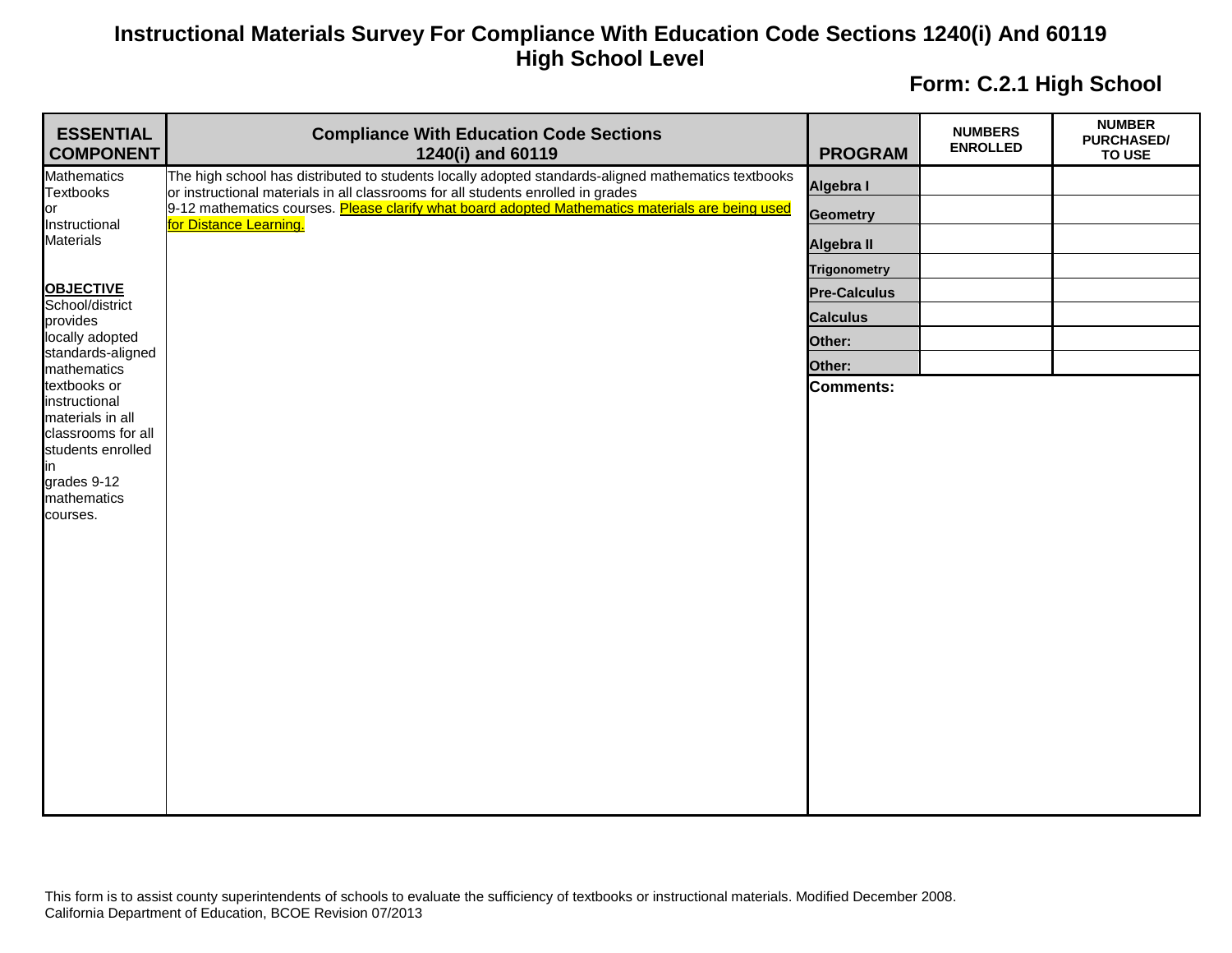| <b>ESSENTIAL</b><br><b>COMPONENT</b>                                                                                                                                                                                                                                          | <b>Compliance With Education Code Sections</b><br>1240(i) and 60119                                                                                                                                                     | <b>PROGRAM</b>       | <b>NUMBERS</b><br><b>ENROLLED</b> | <b>NUMBER</b><br><b>PURCHASED/</b><br><b>TO USE</b> |
|-------------------------------------------------------------------------------------------------------------------------------------------------------------------------------------------------------------------------------------------------------------------------------|-------------------------------------------------------------------------------------------------------------------------------------------------------------------------------------------------------------------------|----------------------|-----------------------------------|-----------------------------------------------------|
| History-<br>Social                                                                                                                                                                                                                                                            | The high school has distributed to students locally adopted standards-aligned history-social science Geography<br>textbooks in all classrooms for all students enrolled in grades 10-12 history-social science courses. | (where appropriate)  |                                   |                                                     |
| Science<br><b>Textbooks</b>                                                                                                                                                                                                                                                   | Please clarify what History/Social Science adopted materials are being used for Distance Learning                                                                                                                       | <b>World History</b> |                                   |                                                     |
| or                                                                                                                                                                                                                                                                            |                                                                                                                                                                                                                         | <b>US History</b>    |                                   |                                                     |
| Instructional                                                                                                                                                                                                                                                                 |                                                                                                                                                                                                                         | <b>Economics</b>     |                                   |                                                     |
| <b>Materials</b>                                                                                                                                                                                                                                                              |                                                                                                                                                                                                                         | <b>Government</b>    |                                   |                                                     |
| <b>OBJECTIVE</b><br>School/district<br>provides<br>locally adopted<br>standards-aligned<br>history-social<br>science<br>textbooks or<br>instructional<br>materials in all<br>classrooms for all<br>students enrolled<br>in grades 10-12<br>history-social<br>science courses. |                                                                                                                                                                                                                         | <b>Comments:</b>     |                                   |                                                     |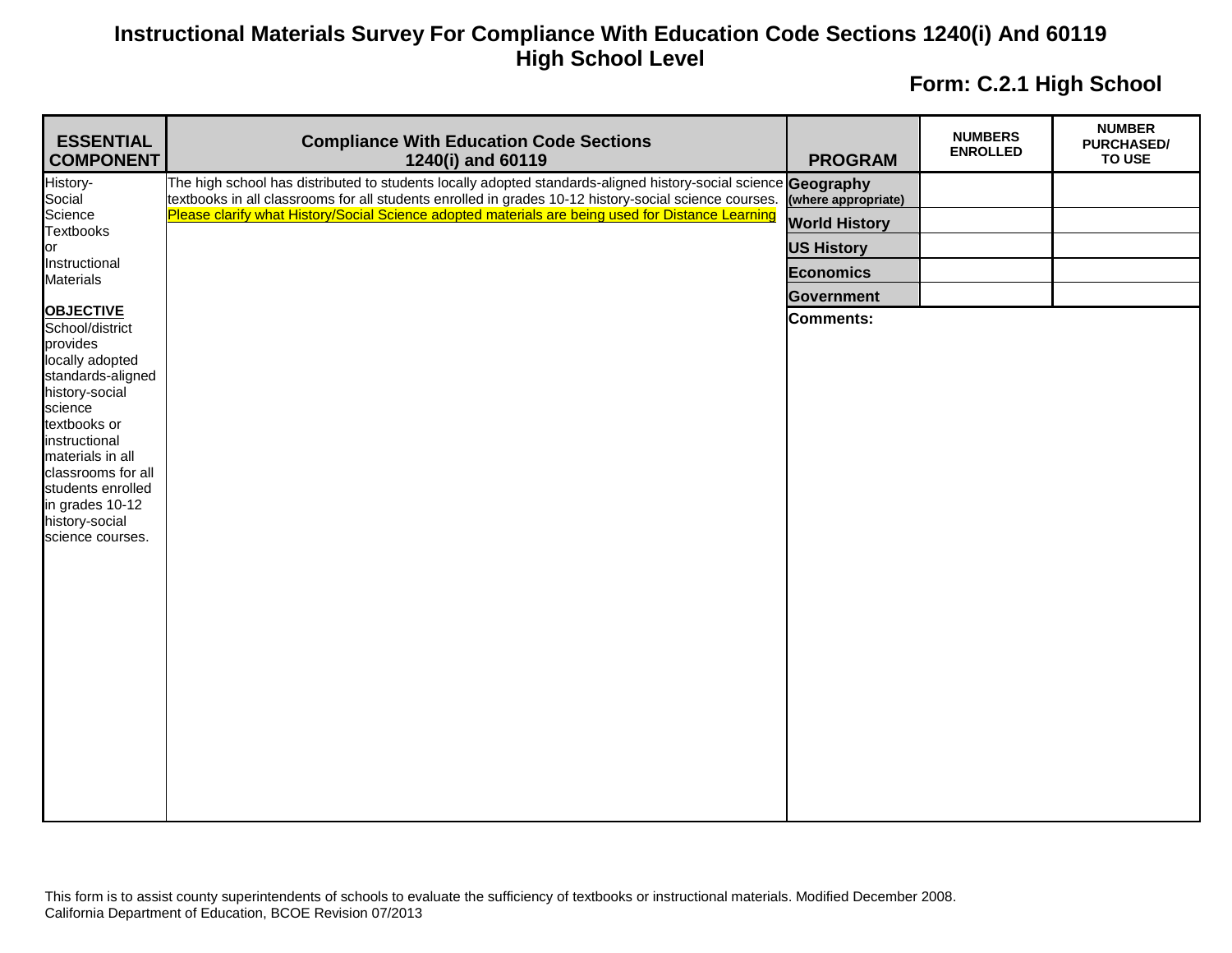| <b>ESSENTIAL</b><br><b>COMPONENT</b>               | <b>Compliance With Education Code Sections</b><br>1240(i) and 60119                                                                                                                                       | <b>PROGRAM</b>                          | <b>NUMBERS</b><br><b>ENROLLED</b> | <b>NUMBER</b><br><b>PURCHASED/</b><br><b>TO USE</b> |
|----------------------------------------------------|-----------------------------------------------------------------------------------------------------------------------------------------------------------------------------------------------------------|-----------------------------------------|-----------------------------------|-----------------------------------------------------|
| Science<br><b>Textbooks</b><br>or<br>Instructional | The high school has distributed to students locally adopted standards-aligned science textbooks or<br>instructional materials in all classrooms for all students enrolled in 9-12 science courses. For    | <b>Earth/Physical</b><br><b>Science</b> |                                   |                                                     |
|                                                    | courses determined to be laboratory science courses by the school/district, science laboratory<br>equipment is made available to all students enrolled in these 9-12 science courses.*                    | <b>Biology</b>                          |                                   |                                                     |
| <b>Materials</b>                                   |                                                                                                                                                                                                           | <b>Chemistry</b>                        |                                   |                                                     |
|                                                    | *Under Education Code 60119 (a)(1)(C): "The provision of the textbooks, instructional materials or<br>science equipment specified in this subparagraph is not a condition of receipt of funds provided by | <b>Physics</b>                          |                                   |                                                     |
| <b>OBJECTIVE</b><br>School/district                | this subdivision." This subsection only refers to science laboratory equipment; basic textbooks or<br>instructional materials in science must be provided for each student.                               | <b>Physiology</b>                       |                                   |                                                     |
| provides                                           |                                                                                                                                                                                                           | Environmental                           |                                   |                                                     |
| locally adopted<br>standards-aligned               | Please clarify what board adopted Science materials are being used for Distance Learning                                                                                                                  | <b>Science</b>                          |                                   |                                                     |
| science textbooks                                  |                                                                                                                                                                                                           | Equipment*<br>Other:                    |                                   |                                                     |
| in all<br>classrooms for all                       |                                                                                                                                                                                                           | <b>Comments:</b>                        |                                   |                                                     |
| students enrolled                                  |                                                                                                                                                                                                           |                                         |                                   |                                                     |
| ın<br>grades 9-12                                  |                                                                                                                                                                                                           |                                         |                                   |                                                     |
| science courses.                                   |                                                                                                                                                                                                           |                                         |                                   |                                                     |
|                                                    |                                                                                                                                                                                                           |                                         |                                   |                                                     |
|                                                    |                                                                                                                                                                                                           |                                         |                                   |                                                     |
|                                                    |                                                                                                                                                                                                           |                                         |                                   |                                                     |
|                                                    |                                                                                                                                                                                                           |                                         |                                   |                                                     |
|                                                    |                                                                                                                                                                                                           |                                         |                                   |                                                     |
|                                                    |                                                                                                                                                                                                           |                                         |                                   |                                                     |
|                                                    |                                                                                                                                                                                                           |                                         |                                   |                                                     |
|                                                    |                                                                                                                                                                                                           |                                         |                                   |                                                     |
|                                                    |                                                                                                                                                                                                           |                                         |                                   |                                                     |
|                                                    |                                                                                                                                                                                                           |                                         |                                   |                                                     |
|                                                    |                                                                                                                                                                                                           |                                         |                                   |                                                     |
|                                                    |                                                                                                                                                                                                           |                                         |                                   |                                                     |
|                                                    |                                                                                                                                                                                                           |                                         |                                   |                                                     |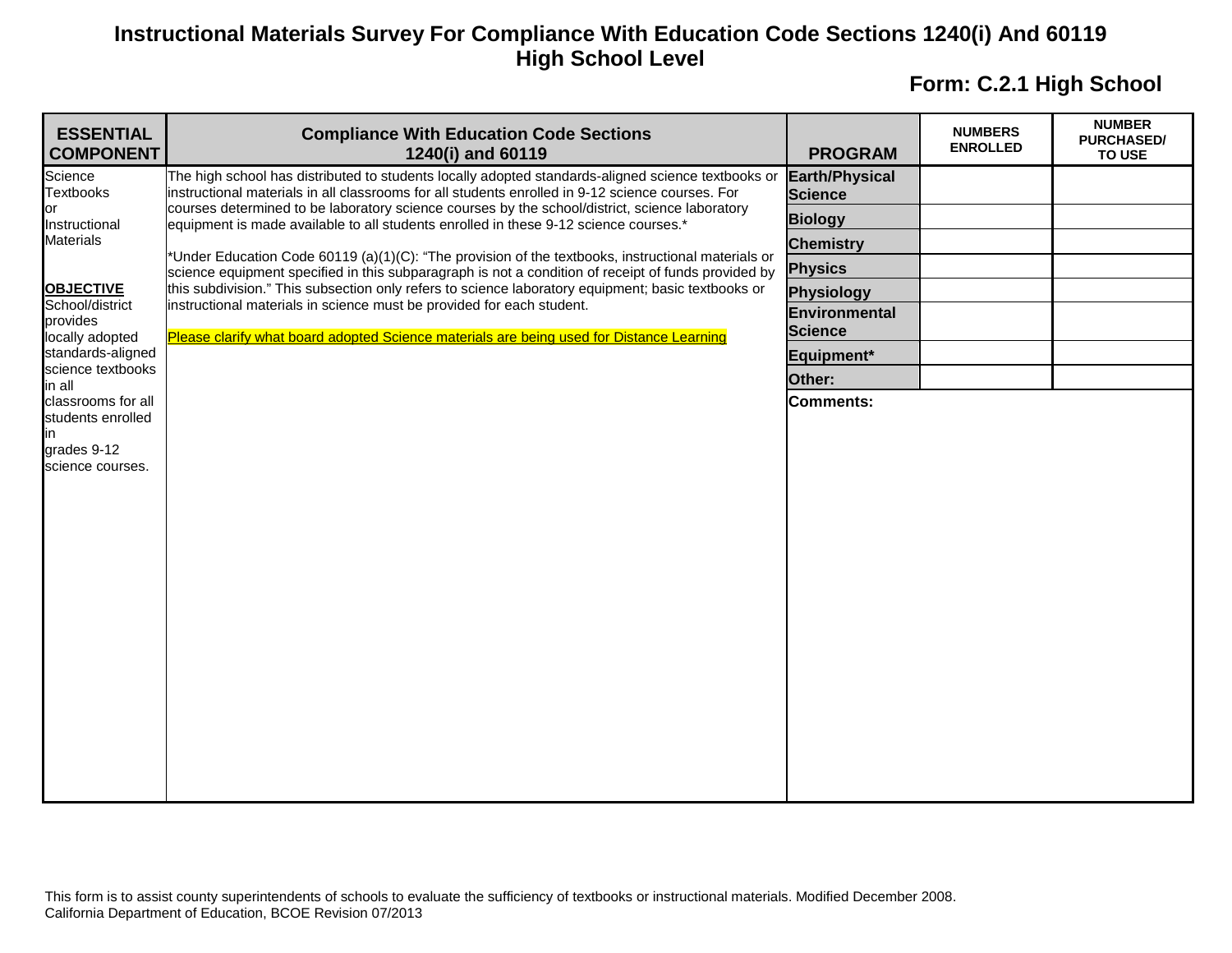| <b>ESSENTIAL</b><br><b>COMPONENT</b>    | <b>Compliance With Education Code Sections</b><br>1240(i) and 60119                                                                                                                                                                                                                                                                                                                                                                                            | <b>PROGRAM</b>   | <b>NUMBERS</b><br><b>ENROLLED</b> | <b>NUMBER</b><br><b>PURCHASED/</b><br>TO USE |
|-----------------------------------------|----------------------------------------------------------------------------------------------------------------------------------------------------------------------------------------------------------------------------------------------------------------------------------------------------------------------------------------------------------------------------------------------------------------------------------------------------------------|------------------|-----------------------------------|----------------------------------------------|
| Textbooks                               | Foreign Language The high school has distributed to students locally adopted state curriculum framework-aligned<br>foreign language textbooks or instructional materials in all classrooms for all students enrolled in<br>foreign language courses.*<br>*Under Education Code 60119 (a)(1)(C): "The provision of textbooks, instructional materials or<br>science equipment specified in this subparagraph is not a condition of receipt of funds provided by | <b>Spanish</b>   |                                   |                                              |
| or Instructional<br><b>Materials</b>    |                                                                                                                                                                                                                                                                                                                                                                                                                                                                | <b>French</b>    |                                   |                                              |
|                                         |                                                                                                                                                                                                                                                                                                                                                                                                                                                                | <b>German</b>    |                                   |                                              |
| <b>OBJECTIVE</b><br>School/district     | this subdivision."                                                                                                                                                                                                                                                                                                                                                                                                                                             | <b>Japanese</b>  |                                   |                                              |
| provides                                |                                                                                                                                                                                                                                                                                                                                                                                                                                                                | <b>Chinese</b>   |                                   |                                              |
| curriculum<br>framework-aligned         |                                                                                                                                                                                                                                                                                                                                                                                                                                                                | Latin            |                                   |                                              |
| foreign language<br>textbooks or        |                                                                                                                                                                                                                                                                                                                                                                                                                                                                | Other:           |                                   |                                              |
| instructional<br>materials in all       |                                                                                                                                                                                                                                                                                                                                                                                                                                                                | <b>Comments:</b> |                                   |                                              |
| classrooms for all<br>students enrolled |                                                                                                                                                                                                                                                                                                                                                                                                                                                                |                  |                                   |                                              |
| in foreign language                     |                                                                                                                                                                                                                                                                                                                                                                                                                                                                |                  |                                   |                                              |
| courses.                                |                                                                                                                                                                                                                                                                                                                                                                                                                                                                |                  |                                   |                                              |
|                                         |                                                                                                                                                                                                                                                                                                                                                                                                                                                                |                  |                                   |                                              |
|                                         |                                                                                                                                                                                                                                                                                                                                                                                                                                                                |                  |                                   |                                              |
|                                         |                                                                                                                                                                                                                                                                                                                                                                                                                                                                |                  |                                   |                                              |
|                                         |                                                                                                                                                                                                                                                                                                                                                                                                                                                                |                  |                                   |                                              |
|                                         |                                                                                                                                                                                                                                                                                                                                                                                                                                                                |                  |                                   |                                              |
|                                         |                                                                                                                                                                                                                                                                                                                                                                                                                                                                |                  |                                   |                                              |
|                                         |                                                                                                                                                                                                                                                                                                                                                                                                                                                                |                  |                                   |                                              |
|                                         |                                                                                                                                                                                                                                                                                                                                                                                                                                                                |                  |                                   |                                              |
|                                         |                                                                                                                                                                                                                                                                                                                                                                                                                                                                |                  |                                   |                                              |
|                                         |                                                                                                                                                                                                                                                                                                                                                                                                                                                                |                  |                                   |                                              |